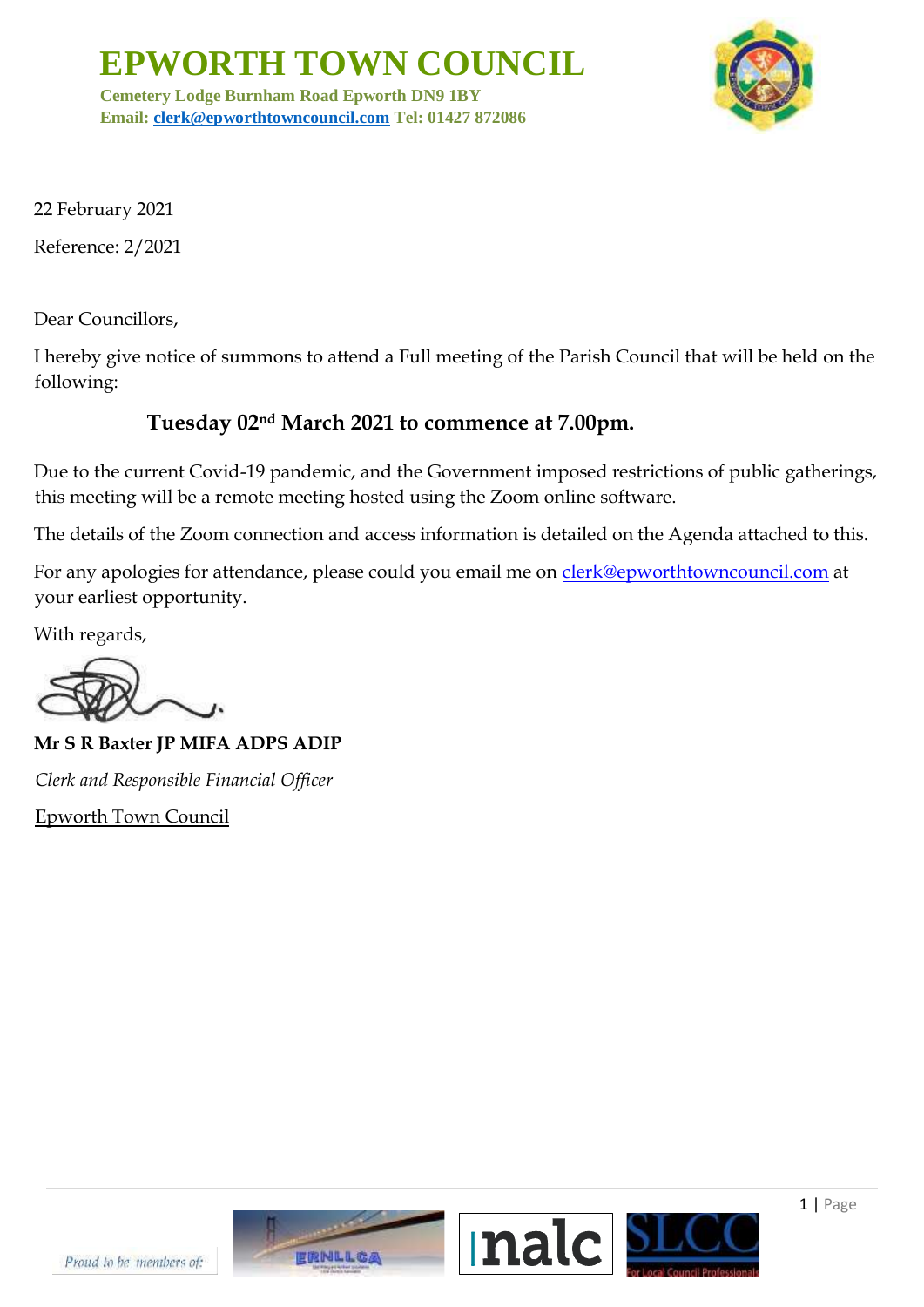**EPWORTH TOWN COUNCIL**

**Cemetery Lodge Burnham Road Epworth DN9 1BY Email: [clerk@epworthtowncouncil.com](mailto:clerk@epworthtowncouncil.com) Tel: 01427 872086**



## **The Councillors of the Epworth Town Council are hereby summoned to attend a Full Town Council Meeting at 7.00pm on Tuesday 02 March 2021 via the online digital format Zoom.**

Zoom Meeting details: ID – **883 066 5402** Passcode – **Epworth**

**<https://zoom.us/j/8830665402?pwd=cnZoQ0RjcWdUWkZ3dHVRbjNCb3l6QT09>**

Members of public are welcome to attend via zoom using the above access. Should members of the public wish to raise a question before the meeting, please will they contact the Clerk at clerk@epworthtowncouncil.com

**\_\_\_\_\_\_\_\_\_\_\_\_\_\_\_\_\_\_\_\_\_\_\_\_\_\_\_\_\_\_\_\_\_\_\_\_\_\_\_\_\_\_\_\_\_\_\_\_\_\_\_\_\_\_\_\_\_\_\_\_\_\_\_\_\_\_\_\_\_\_\_\_\_\_\_\_\_\_\_\_\_\_\_\_\_\_\_\_\_\_\_\_\_\_\_\_\_\_\_\_\_\_\_\_\_\_\_\_\_\_\_\_\_\_\_\_\_\_\_\_\_\_\_\_\_\_\_\_\_\_\_\_\_\_\_\_\_\_\_\_\_\_\_\_\_\_\_\_\_\_\_\_** 

## **AGENDA ITEMS FOR DISCUSSION AND DECISION**

- 1. **Welcome to all Councillors and any members of the public sitting in observation.** The confirmation of the Chair that the meeting is recorded and the recording is saved for a period of no less than 12 months.
- 2. **Members of the public participation –** this will be limited to 10 minutes and each member of the public will have a maximum time of three minutes. This is at the discretion of the Chair.
- 3. **Motion to exclude members of press and public from participation –** but can observe *For the following agenda points members of the public can observe the meeting but cannot take part in any discussion or debate. Any persons not Councillors or the Clerk will be muted on Zoom*
- 4. **Apologies for absence from Councillors**  agreement of Councillors to accept absences
- 5. **Declarations of interest –** for the Council to note including dispensations presented to the Clerk
- 6. **Minutes of the last Full Meeting (02 Feb 2021) –** to confirm that the minutes are accurate
- 7. **Action and updates from the last Full Council Meeting**
- 8. **To receive the Chairman's announcement**
- 9. **To receive the reports from Ward's Councillors**
- 10. **Minutes of the last Finance Committee Meeting (23 Feb 21) –** to confirm that the minutes are accurate
- 11. **Financial update report and bank reconciliations from the RFO**
- 12. **Schedule of payments for approval**

| No.            | Payee                           | Amount (ex VAT) | Amount total             | Reason                                 |
|----------------|---------------------------------|-----------------|--------------------------|----------------------------------------|
| 1              | Plusnet                         | £<br>33.00      | £<br>39.60               | <b>Broadband</b>                       |
| $\overline{2}$ | MOWA Ltd                        | 50.00<br>£      | £<br>50.00               | H&S Advisory Feb 2021                  |
| 3              | <b>West Care Tree Care</b>      | £1,050.00       | £1,050.00                | Tree maintenance work                  |
| 4              | Vodafone                        | 15.98<br>£      | 19.17<br>£.              | Clerk phone                            |
| 5              | Amazon                          | 116.66<br>£.    | £ 139.99                 | New Chair for the Office               |
| 6              | <b>NALC</b>                     | 32.44<br>£      | 38.93<br>$\mathcal{F}_1$ | Webinar training for Cllr Brumby       |
| 7              | <b>Prestige Safety Services</b> | 95.92<br>£      | 115.12<br>$f_{\cdot}$    | Zoom provision from May 20 to March 21 |